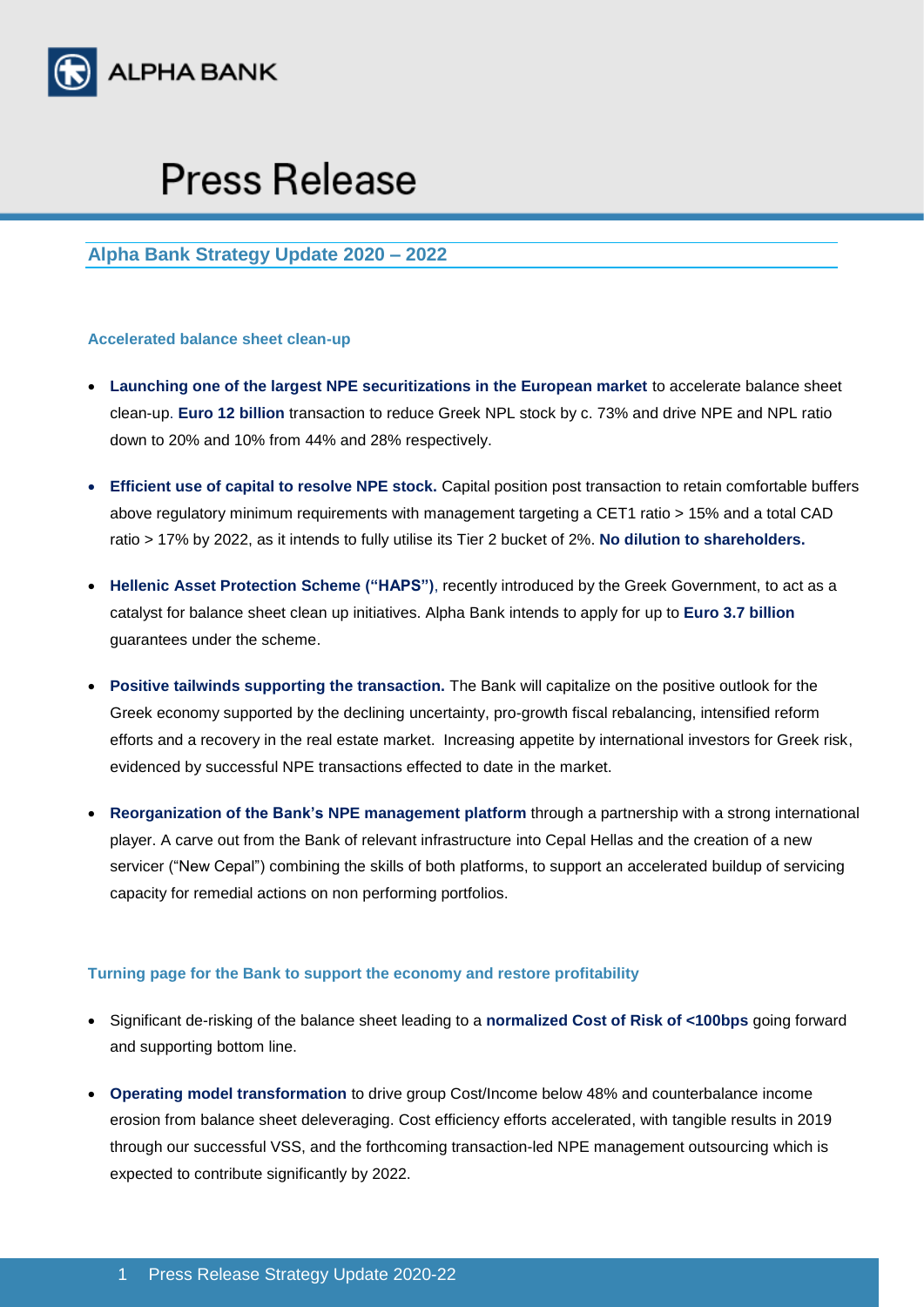

- **New loan disbursements of Euro 14 billion until 2022** to support retail and business segments of focus. Emphasis on infrastructure, energy, real estate, hospitality, manufacturing and shipping. Intensify efforts to further develop business segments that are less capital intensive and have high potential in the Greek market, capitalizing on our competitive strengths. Further penetration of our c.3.1 million customer base.
- Restore profitability of international operations with emphasis on **growth potential of our Romanian operations**.
- **Setting up a dedicated Transformation Office to deliver the Strategy Plan.** Commitment to deliver our targets through appointment of a Chief Transformation Officer (CTO) as an Executive Committee member, and setting up a Transformation Office of 10-15 senior members with the appropriate technical expertise to support the CTO.

## **Changes in top management and governance**

- **New, high-energy, management team.** Following management changes in early 2019, with the election of a new CEO, appointment of new members in the Group Executive Committee. Proven experience and track record to give confidence on strategy delivery.
- **Effective and transparent Governance.** Redefined structure and role of Governance committees to enable faster and more efficient decision making. Clear delegation of authorities across the organization.
- **Rigorous focus on performance and accountability.** Promote a meritocratic culture across the organization and support talent management. Provide proper employee incentives to meet targets through newly introduced variable remuneration framework.

#### **Key financial targets for 2022**

- Bank NPE ratio of <10% and NPL ratio of <5% in Greece
- Steady-state Cost of Risk of <70bps in 2022
- Strong capital position with an envisaged 2022 CAD ratio of  $~17\%$  and a CET1  $~15\%$ , well above regulatory expectations.
- Cost to Income ratio below 48% and Cost to Assets ratio of below 145bps
- New loan disbursements of approximately Euro 14 billion in Greece for the period 2019-2022
- Targeted Return on Equity of  $\sim$  9.0%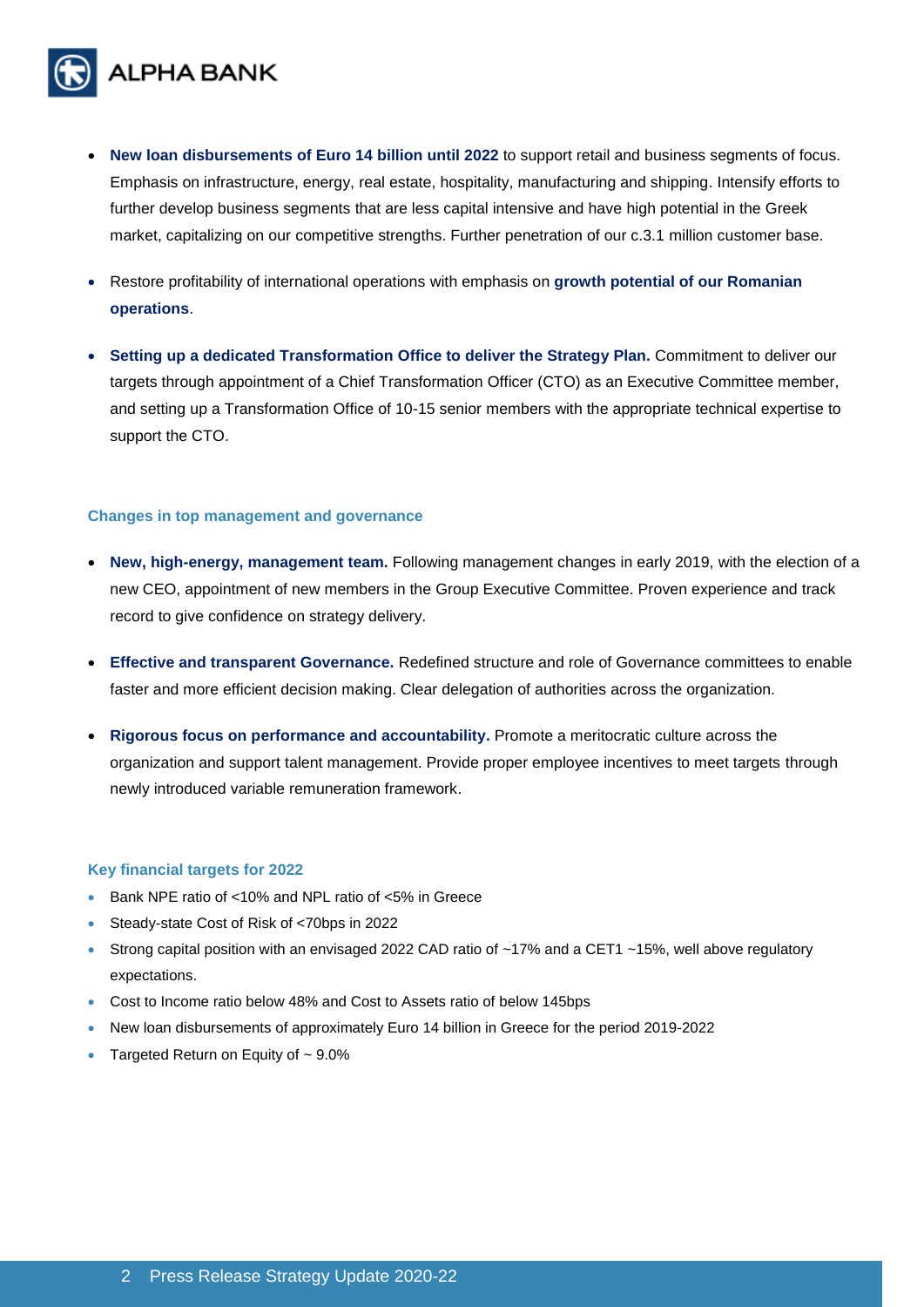

## **Alpha Bank's CEO, Vassilios Psaltis** stated:

"We are embarking today on a comprehensive transformation plan, designed to leave the financial crisis behind us by dealing decisively with legacy asset quality issues and by improving significantly our profitability going forward.

The confidence we have in the prospects of the Greek economy, coupled with the comfortable capital buffers we enjoy, allow us to launch a landmark Euro 12 billion NPE securitization that will fully utilize the Greek Government's initiative to set up an Asset Protection Scheme. In addition, we aim at combining our in-house NPE management platform with that of Cepal Hellas, the largest third-party servicer in the country, with a view to attracting a top-class international partner to upgrade our remedial NPE management efforts. We can assure our Employees involved in that process of fair treatment and full safeguards for their jobs.

This large-scale balance sheet clean-up will not just lead to a much lower cost of risk going forward but will also allow the Bank to transform its operating model, re-focusing on its customers, offering best in class products and services through a more efficient platform. To ensure appropriate execution capacity in the Bank's strategic priority areas, we are reforming our organizational structure, with clear areas of responsibility, and we are strengthening our leadership team with full empowerment to achieve the targets, delivering thus a new era for Alpha Bank."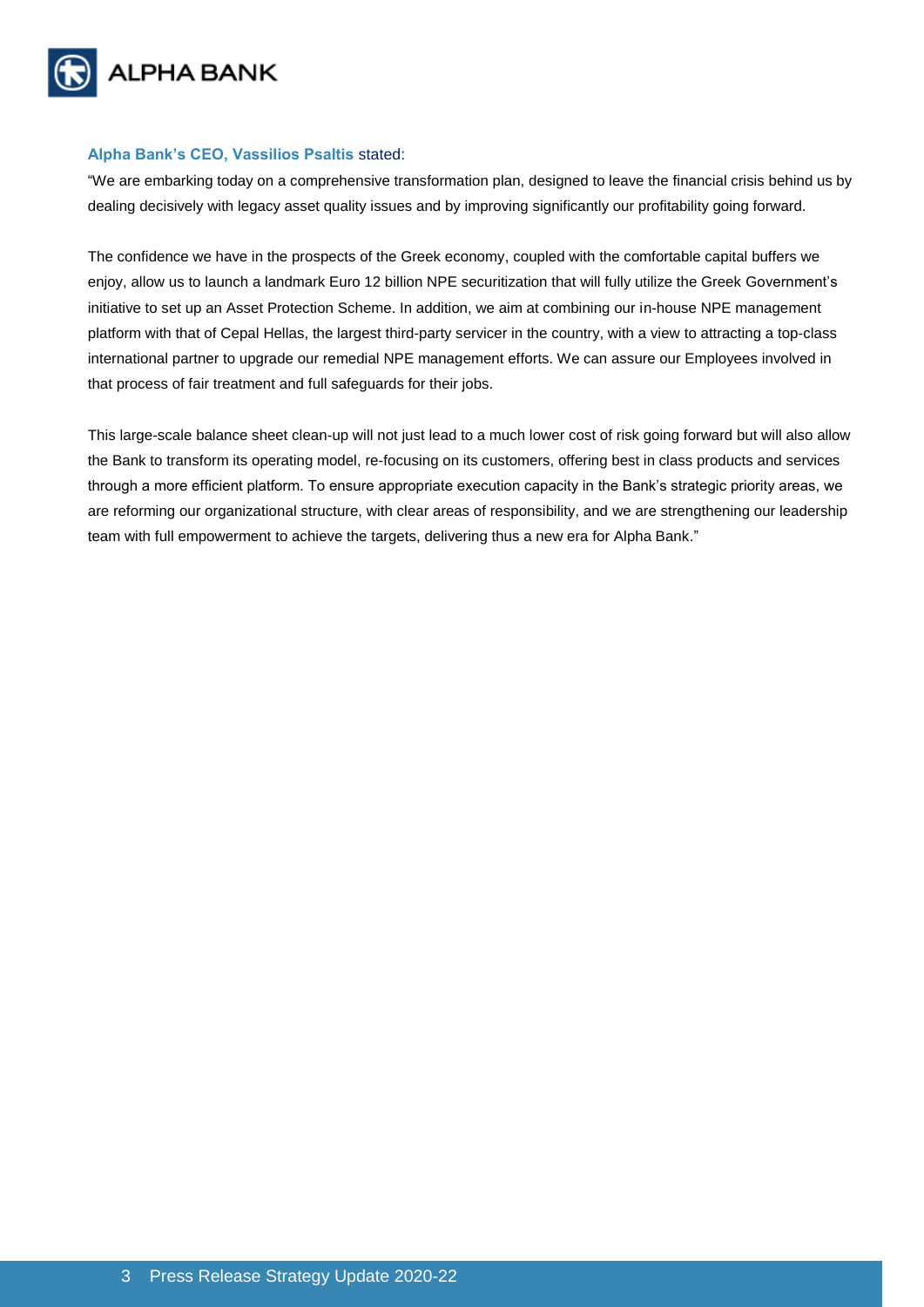

# **Strategy overview**

*Greek economy turnaround and growth*

The Greek economy is forecast to grow by c.2% annually over the next three years, bouncing back from an almost 10-year recession, supported by the declining uncertainty, pro-growth fiscal rebalancing and intensified reform efforts. The yield of 10-year GGB has already dropped below 175bps on the back of the post-program debt profile. The decrease in unemployment, which is projected to reach 14.5% in 2022 from 27.8% in its peak in September 2013, as well as an increase in disposable income, are both solid bases for credit growth. In parallel, the real estate market should maintain its positive momentum. Residential asset prices are expected to cumulatively increase by an estimated 12% between 2019 and 2022, driven mainly by an increase in foreign direct investments as well as domestic demand.

*NPE ratio of <10% and CoR of <70bps in 2022 within comfortable capital buffer*

Alpha Bank's main priority is to accelerate the de-risking of its balance sheet, as a high CoR has been the principle factor undermining profitability in the past years. Alpha Bank will undertake a non-dilutive **large-scale NPE securitization** of a mixed portfolio, with total on-balance sheet gross book value of up to **Euro 12 billion ("Project Galaxy").** Alpha Bank intends to use up to **Euro 3.7 billion** of guarantees under the recently approved Hellenic Asset Protection Scheme (HAPS) upon its enactment through legislation by the Greek Government. This transaction will be accompanied by a **carveout** of the Bank's NPE management platform to Cepal Hellas and the sale of New Cepal to investors participating in the Project Galaxy process. As a result of these transactions, Alpha Bank's NPE ratio in the Bank's Greek operations is expected to decrease from 44.1% to less than 20% by year-end 2020, with the corresponding NPL ratio at below 10%, and CoR is expected to normalize at <100bps pro-forma for the Galaxy transaction.

Following the completion of Project Galaxy, Alpha Bank will further reduce its "core" NPE book, predominantly through restructuring and reperformance strategies, resulting in an **NPL and NPE ratio** of less than 5% and 10% respectively in the Bank's Greek operations by the end of 2022. Alpha Bank will maintain its comfortable capital buffers throughout the execution of the NPE Plan, in-line with regulatory expectations, and targets a CAD ratio of approximately 17% at the end of 2022.

The acceleration of the NPE Plan will be enabled through the spin-off and hive-down of Alpha Bank's banking operations into a wholly owned banking subsidiary of the listed entity, which will subsequently become a holding company, all shareholders' rights being preserved throughout the process as per applicable legislation.

*Alpha Bank will transform its operating model to bring operating expenses down by >10%, C/A to <145bps*

Alpha Bank will transform its operating model to achieve a **Cost-to-Income ratio** of lower than 48%, with the **Cost-to-Assets** ratio decreasing to less than 145bps. The Bank will aim to decrease its recurring cost base by more than 10%, bringing operating expenses to approximately Euro 960 million, down from Euro 1.1 billion in 2018. In Greece, Alpha Bank aims to decrease costs through a set of identified levers, including a new cost governance framework, process and IT efficiencies, demand management, transaction migration to efficient channels and targeted outsourcing. In parallel, NPE management outsourcing is expected to contribute to cost saving after the

*Customer-centric* Against the backdrop of the recovering Greek economy, **Alpha Bank aims to disburse Euro 14 billion of loans between 2019 and 2022** in its Greek operations**,** with **Euro 11** 

third year of operation, in lieu of servicer efficiencies and decreased managed volumes.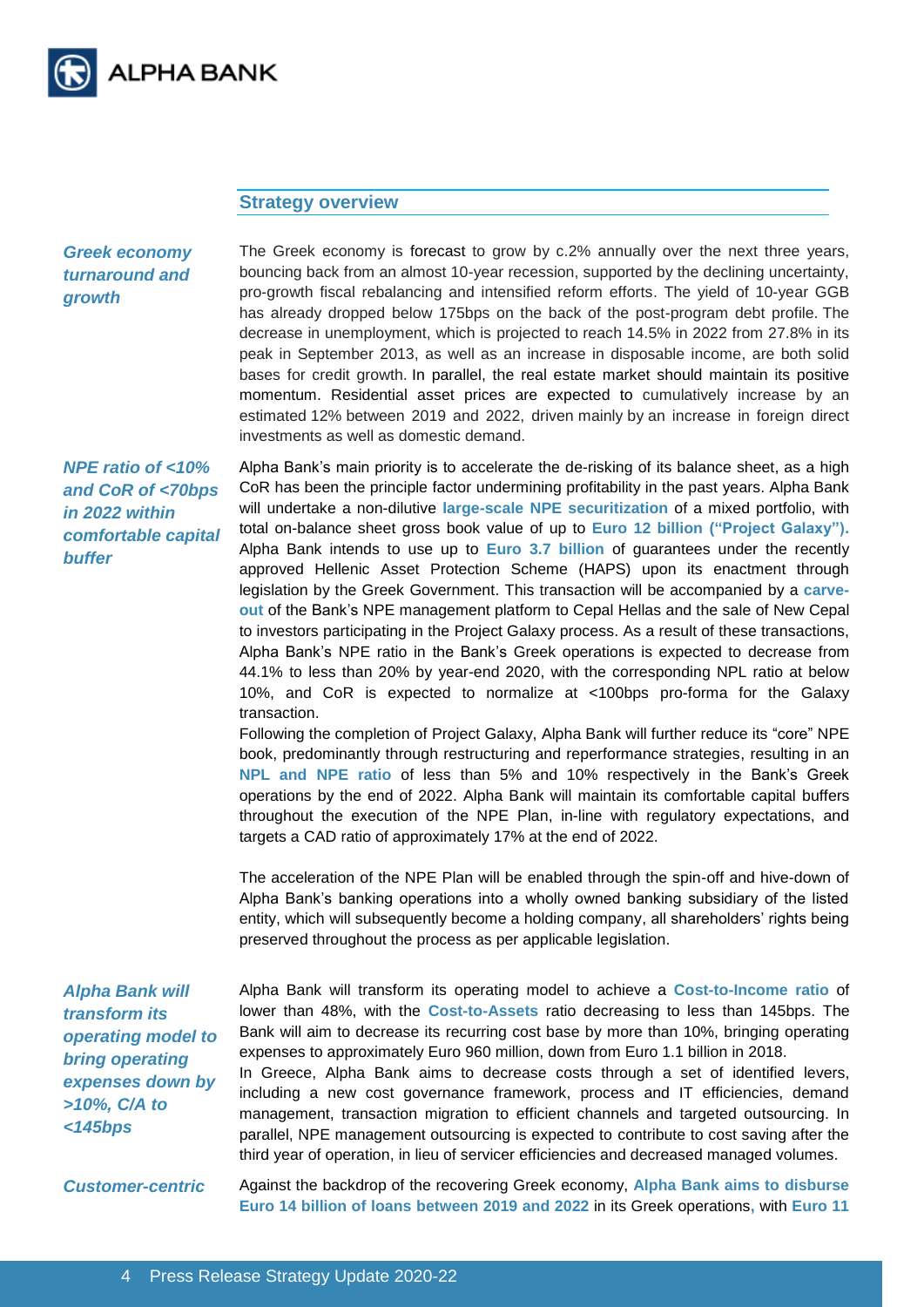

*and Growth driven agenda in Greece* **billion** being disbursed in the next 3 years, while annual fee and commission revenue is targeted to increase by approximately Euro 110 million overall, driven by new lending and transaction banking activity as well as the accelerated growth in **investment and bancassurance products** penetration.

> In **Individuals** Banking, Alpha Bank plans to disburse approximately Euro 2 billion over the next 3 years, leveraging its large, underpenetrated customer base of 3.1 million active customers. This will be achieved by capitalizing on a recovering Real Estate market and increasing disposable income, which are expected to underpin mortgage and consumer finance credit growth; also by delivering best-in-class customer service through physical and digital channels while building on competitive advantages in targeted customer products/ segments.

> In **Business Banking**, Alpha Bank intends to **disburse** approximately Euro 9 billion over the next 3 years, acting upon its position as the bank of choice for wholesale customers. Disbursements will primarily be extended to those sectors that are expected to drive economic growth with the majority of disbursements in Energy, Infrastructure, Real Estate, Hospitality, Retail Trade and Manufacturing. In parallel, Alpha Bank will aim to enhance its digital product offering in transaction banking products and increase the cross-selling ratio among wholesale banking clients through a customer profitability management program.

*International operations* Alpha Bank plans to develop the Group's presence in markets that benefit from higher net interest margins and have a high growth potential. Romania will be the primary driver of the turnaround, with the Group aiming to achieve a market share of more than 5%, through a focus on organic growth and targets to exceed 10% ROE in the country by 2022, while actively monitoring consolidation opportunities should they arise.

*Alpha Bank has a new management team and has strengthened its organizational effectiveness* 

Following the appointment of a new CEO in January 2019, a new, highly experienced management team has been formed. This effective organizational structure will be a core enabler for delivering on the Group's strategy. The new structure ensures that appropriate senior management capacity is deployed to the Bank's strategic priority areas, with clear delegation of authority and empowerment for delivery to secure the achievement of Group targets. The development of a strong meritocratic culture, bottomup innovation and the empowerment of employees are core elements of the new plan and are intended to enhance the employee value proposition while also serving to attract and maintain talent. A new performance management scheme is under deployment across all levels of the organization in order to reinforce accountability and promote a performance-based culture.

*Dedicated Transformation Office appointed to drive the execution of the Strategic Plan* 

The Bank is deploying dedicated senior management capacity to ensure the delivery of the Strategic Plan at the right pace and in line with targets. A Chief Transformation Officer (CTO), a member of the Executive Committee, will soon be appointed to oversee the execution of the program. A Transformation Office of 10-15 senior members with the appropriate technical expertise will support the CTO. The Bank's transformation program has already been structured across ~30 workstreams, which will be led by the respective Business heads. Finally, a change management plan will be delivered, to instill the right cultural shift and develop the leadership skills needed across the top 100 managers and the entire organization.

**Athens, November 19, 2019**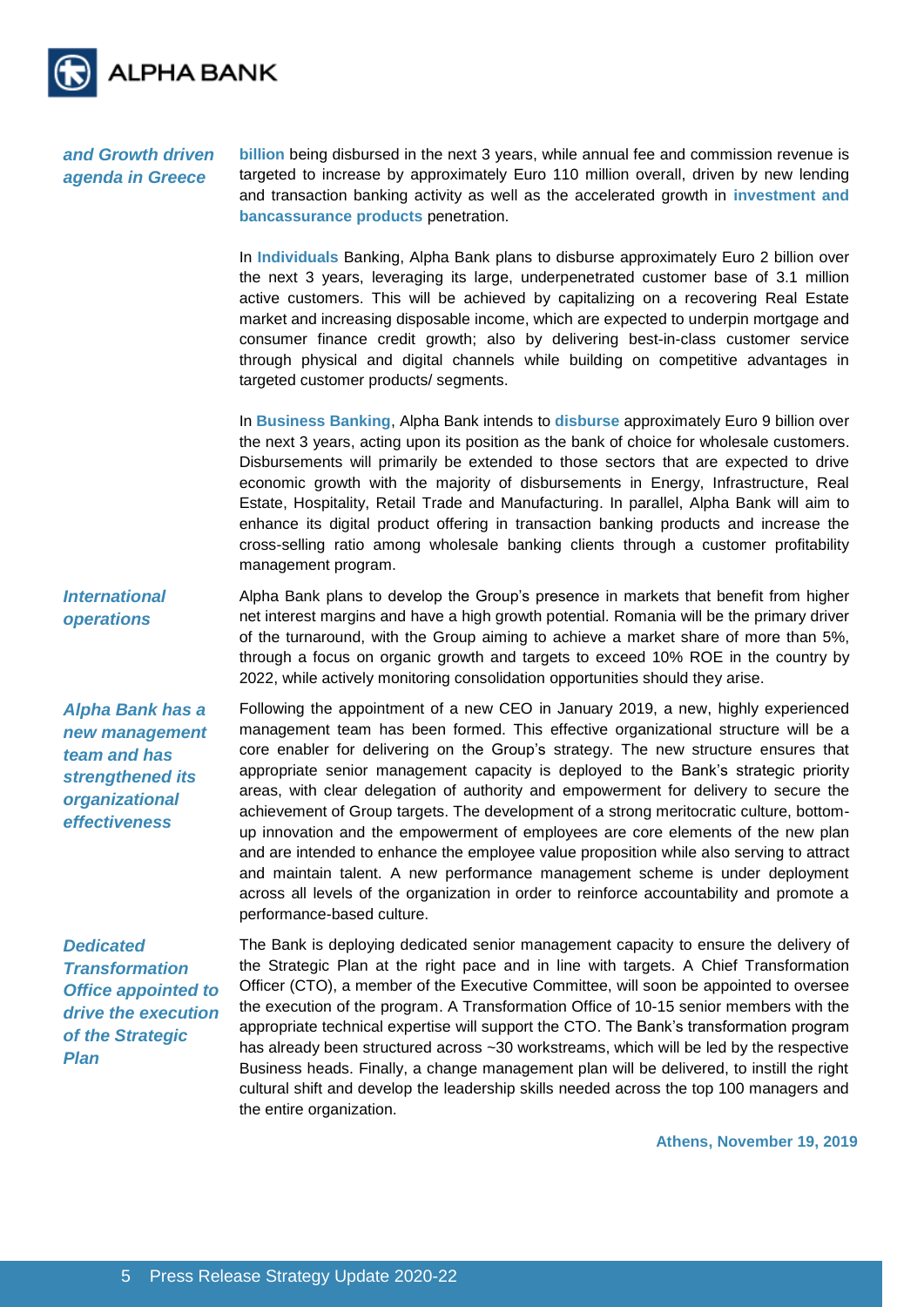

# **Glossary**

| <b>Terms</b>                                              | <b>Definitions</b>                                                                                                                                                                                                                                                                                                                                                                                                                                      | <b>Relevance of the</b><br>metric        | <b>Reference</b><br>number | <b>Abbreviation</b>          |
|-----------------------------------------------------------|---------------------------------------------------------------------------------------------------------------------------------------------------------------------------------------------------------------------------------------------------------------------------------------------------------------------------------------------------------------------------------------------------------------------------------------------------------|------------------------------------------|----------------------------|------------------------------|
| Accumulated Provisions and FV<br>adjustments              | The item corresponds to (i) "the total amount of provision for credit risk that the Group has<br>recognized and derive from contracts with customers", as disclosed in the Consolidated<br>Financial Statements of the reported period and (ii) the Fair Value Adjustments.                                                                                                                                                                             | Standard banking<br>terminology          | 1                          | LLR                          |
| Impairment losses on loans                                | The figure equals "Impairment losses and provisions to cover credit risk on loans and advances<br>to customers" as derived from the Consolidated Financial Statements of the reported period                                                                                                                                                                                                                                                            | Standard banking<br>terminology          | 10                         | <b>LLP</b>                   |
| "Income from financial operations"<br>or "Trading Income" | The figure is calculated as "Gains less losses on derecognition of financial assets measured at<br>amortised cost" plus "Gains less losses on financial transactions and impairments on Group<br>companies" as derived from the Consolidated Income Statement of the reported period.                                                                                                                                                                   | Standard banking<br>terminology          | 3                          |                              |
| Core Operating Income                                     | Operating Income less Income from financial operations less management adjustments on<br>operating income for the corresponding period. Management adjustments are: Euro -9.7 million<br>related to Goodwill impairment of an associated company in Q1 19 and Euro 13.0 million<br>related to Insurance company compensation in Q4 18.                                                                                                                  | Profitability metric                     | $5 = 4 - 3$                |                              |
| Core Pre-Provision Income                                 | Core Operating Income for the period less Recurring Operating Expenses for the period.                                                                                                                                                                                                                                                                                                                                                                  | Profitability metric                     | $5 - 7$                    | Core PPI                     |
| Cost of Risk                                              | Impairment losses on loans for the period divided by the average Gross Loans of the relevant<br>period. Average balances is defined as the arithmetic average of balance at the end of the<br>period and at the end of the previous period.                                                                                                                                                                                                             | Asset quality metric                     | $10/2$ (avg)               | CoR                          |
| Deposits                                                  | The figure equals "Due to customers" as derived from the Consolidated Balance Sheet of the<br>reported period.                                                                                                                                                                                                                                                                                                                                          | Standard banking<br>terminology          | 8                          |                              |
| <b>Extraordinary costs</b>                                | The figure equals the management adjustments on operating expenses.                                                                                                                                                                                                                                                                                                                                                                                     | Standard banking<br>terminology          |                            |                              |
| Fair Value adjustments                                    | The item corresponds to the accumulated Fair Value adjustments for non-performing exposures<br>measured at Fair Value Through P&L (FVTPL).                                                                                                                                                                                                                                                                                                              | Standard banking<br>terminology          |                            | FV adj.                      |
| Fully-Loaded Common Equity Tier<br>1 ratio                | Common Equity Tier 1 regulatory capital as defined by Regulation No 575/2013 (Full<br>implementation of Basel 3), divided by total Risk Weighted Assets (RWAs)                                                                                                                                                                                                                                                                                          | Regulatory metric<br>of capital strength |                            | FL CET 1 ratio               |
| Gross Loans                                               | The item corresponds to "Loans and advances to customers", as reported in the Consolidated<br>Balance Sheet of the reported period, gross of the "Accumulated Provisions and FV<br>adjustments", excluding the accumulated provision for impairment losses on off balance sheet<br>items, as disclosed in the Consolidated Financial Statements of the reported period.                                                                                 | Standard banking<br>terminology          | $\overline{2}$             |                              |
| Loan to Deposit ratio                                     | Net Loans divided by Deposits at the end of the reported period.                                                                                                                                                                                                                                                                                                                                                                                        | Liquidity metric                         | 9/8                        | LDR or L/D<br>ratio          |
| Net Interest Margin                                       | Net Interest Income for the period (annualised) and divided by the average Total Assets of the<br>relevant period. Average balances is defined as the arithmetic average of balance at the end of<br>the period and at the end of the previous period.                                                                                                                                                                                                  | Profitability metric                     |                            | <b>NIM</b>                   |
| Net Loans                                                 | The figure equals "Loans and advances to customers" as derived from the Consolidated<br>Balance Sheet of the reported period.                                                                                                                                                                                                                                                                                                                           | Standard banking<br>terminology          | 9                          |                              |
| Non Performing Exposures<br><b>Collateral Coverage</b>    | Value of the NPE collateral divided by NPEs at the end of the reference period.                                                                                                                                                                                                                                                                                                                                                                         | Asset quality metric                     | 13                         | NPE collateral<br>Coverage   |
| Non Performing Exposure<br>Coverage                       | Accumulated Provisions and FV adjustments divided by NPEs at the end of the reference<br>period.                                                                                                                                                                                                                                                                                                                                                        | Asset quality metric                     | $14 = 1/12$                | NPE (cash)<br>coverage       |
| Non Performing Exposure ratio                             | NPEs divided by Gross Loans at the end of the reference period.                                                                                                                                                                                                                                                                                                                                                                                         | Asset quality metric                     | 12/2                       | NPE ratio                    |
| Non Performing Exposure Total<br>Coverage                 | Accumulated Provisions and FV adjustment plus the value of the NPE collateral divided by<br>NPEs at the end of the reported period. NPE Total coverage equals the sum of NPE coverage<br>and NPE collateral coverage.                                                                                                                                                                                                                                   | Asset quality metric                     | $13 + 14$                  | <b>NPE Total</b><br>coverage |
| Non Performing Exposures                                  | Non-performing exposures are defined according to "EBA ITS on forbearance and Non<br>Performing Exposures" as exposures that satisfy either or both of the following criteria: a)<br>material exposures which are more than 90 days past-due b) The debtor is assessed as unlikely<br>to pay its credit obligations in full without realisation of collateral, regardless of the existence of<br>any past-due amount or of the number of days past due. | Asset quality metric                     | 12                         | <b>NPEs</b>                  |
| Non Performing Loan Collateral<br>Coverage                | Value of collateral received for Non Performing Loans divided by NPLs at the end of the<br>reference period.                                                                                                                                                                                                                                                                                                                                            | Asset quality metric                     | 16                         | NPL collateral<br>Coverage   |
| Non Performing Loan Coverage                              | Accumulated Provisions and FV adjustments divided by NPLs at the end of the reference<br>period.                                                                                                                                                                                                                                                                                                                                                        | Asset quality metric                     | $17 = 1/15$                | NPL (cash)<br>Coverage       |
| Non Performing Loan ratio                                 | NPLs divided by Gross Loans at the end of the reference period.                                                                                                                                                                                                                                                                                                                                                                                         | Asset quality metric                     | 15/2                       | NPL ratio                    |
| Non Performing Loan Total<br>Coverage                     | Accumulated Provisions and FV adjustments plus the value of the NPL collateral divided by<br>NPLs at the end of the reference period. NPL Total coverage equals the sum of NPL coverage<br>and NPL collateral coverage.                                                                                                                                                                                                                                 | Asset quality metric                     | $16 + 17$                  | <b>NPL Total</b><br>Coverage |
| Non Performing Loans                                      | Non Performing Loans are Gross loans that are more than 90 days past-due.                                                                                                                                                                                                                                                                                                                                                                               | Asset quality metric                     | 15                         | <b>NPLs</b>                  |
| Operating Income                                          | The figure is calculated as "Total Income" plus "Share of profit/(loss) of associates and joint<br>ventures" as derived from the Consolidated Income Statement of the reported period, taking<br>into account the impact from any potential restatement as described in Note 32 of the<br>Consolidated Financial Statements.                                                                                                                            | Standard banking<br>terminology          | 4                          |                              |
| Other impairment losses                                   | The figure equals "Impairment losses on other financial instruments" as derived for the<br>Consolidated Financial Statements of the reported period.                                                                                                                                                                                                                                                                                                    | Standard banking<br>terminology          |                            |                              |
| Other Income                                              | This item corresponds to the sum of "Dividend income", "Other income" and "Share of<br>profit/(loss) of associates and joint ventures", as defined in the Consolidated Balance Sheet of<br>the reported period.                                                                                                                                                                                                                                         | Standard banking<br>terminology          |                            |                              |
| Pre-Provision Income                                      | Operating Income for the period less Total Operating Expenses for the period                                                                                                                                                                                                                                                                                                                                                                            | Profitability metric                     | $4 - 6$                    | PPI                          |
| Recurring Cost to Income ratio                            | Recurring Operating Expenses for the period divided by Core Operating Income for the period.<br>Total Operating Expenses less management adjustments on operating expenses. Management                                                                                                                                                                                                                                                                  | Efficiency metric                        | 7/5                        | C/I ratio                    |
| <b>Recurring Operating Expenses</b>                       | adjustments on operating expenses include events that do not occur with a certain frequency,<br>and events that are directly affected by the current market conditions and/or present significant<br>variation between the reporting periods, and are quoted in the appendix of the Financial Report.                                                                                                                                                   | <b>Efficiency metric</b>                 | $\overline{7}$             | Recurring<br><b>OPEX</b>     |
| Securities                                                | This item corresponds to the sum of "Investment securities" and "Trading securities", as defined<br>in the Consolidated Balance Sheet of the reported period.                                                                                                                                                                                                                                                                                           | Standard banking<br>terminology          |                            |                              |
| Shareholders' Equity                                      | This item corresponds to "Equity attributable to equity owners of the Bank", as defined in the<br>Consolidated Balance Sheet of the reported period.                                                                                                                                                                                                                                                                                                    | Standard banking<br>terminology          |                            |                              |
| Tangible Book Value (or Tangible<br>Equity)               | TBV (or TE) is the sum of "Total Equity" less "Goodwill and other intangible assets", less "Non-<br>controlling interests" and less "hybrid securities", as defined in the Consolidated Balance sheet<br>at the reported period.                                                                                                                                                                                                                        | Standard banking<br>terminology          |                            | TBV or TE                    |
| Tangible Book Value (or Tangible<br>Equity) per share     | Tangible Book Value (or Tangible Equity) divided by the outstanding number of shares.                                                                                                                                                                                                                                                                                                                                                                   | Valuation metric                         |                            | TBV/share                    |
| <b>Total Assets</b>                                       | The figure equals "Total Assets" as derived from the Consolidated Balance Sheet of the<br>reported period taking into account the impact from any potential restatement, as described in<br>Note 32 of the Consolidated Financial Statements.                                                                                                                                                                                                           | Standard banking<br>terminology          | 11                         | TA                           |
| <b>Total Operating Expenses</b>                           | The figure equals "Total expenses before impairment losses and provisions to cover credit risk"<br>as derived from the Consolidated Income Statement of the reported period taking into account<br>the impact from any potential restatement, as described in Note 32 of the Consolidated<br>Financial Statements.                                                                                                                                      | Standard banking<br>terminology          | 6                          | <b>Total OPEX</b>            |